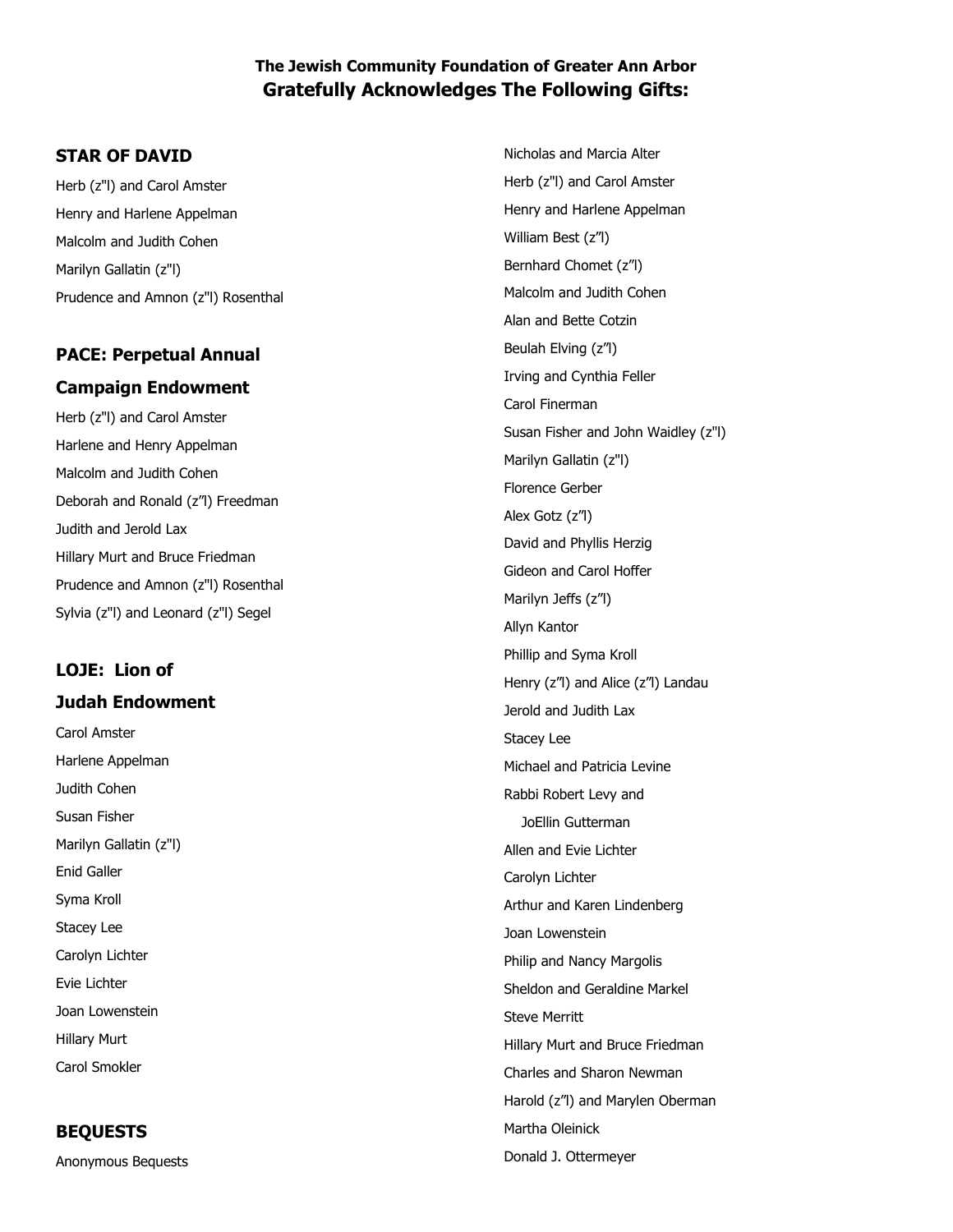Sue and Ed Pear Jacob Price (z"l) Bob and Joan Ravin Prudence and Amnon (z"l) Rosenthal Eduardo (z"l) Schteingart and Monica Starkman Stuart and Rhonda Simon Larry and Joanne Smith Carol Smokler Art and Elizabeth Solomon Bruce and Lynne Warshaw

### **CHARITABLE GIFT ANNUITY**

Herb (z"l) and Carol Amster Jean (z"l) and Sidney (z"l) Fine Marvin and Florence Gerber Robert (z"l) Green Martha Oleinick

# **CHARITABLE REMAINDER**

### **ANNUITY TRUST**

Marilyn Gallatin (z"l) Gerson and Beverley Geltner Henry (z"l) and Alice (z"l) Landau Zelma Weisfeld (z"l)

## **CHARITABLE REMAINDER UNITRUST**

Don (z"l) and Edie (z"l) Pelz

#### **DONOR ADVISED FUNDS**

Carol and Herb (z"l) Amster Donor Advised Fund Berg Family Donor Advised Fund Bernard D. Bloomfield Memorial Fund Alice S. and Bennett J. Cohen Donor Advised Fund Malcolm and Judith Cohen Donor Advised Fund Anna and David Dunietz Philanthropic Fund

Liana Dunietz Donor Advised Fund Judith E. and Todd M. Endelman Donor Advised Fund Steven Elyakin Memorial Fund Susan Fisher and John Waidley (z"l) Donor Advised Fund Michael and Lisbeth S. Fried Philanthropic Fund Steve and Joyce Gerber Donor Advised Fund Dr. and Mrs. William R. Hart Donor Advised Fund Hoffer Family Donor Advised Fund Eileen D. and Saul H. Hymans Donor Advised Fund Barbara and Victor Klein Family Charitable Fund Steven C. and Shira B. Klein Donor Advised Fund Stacey Lee and Evan Caminker Donor Advised Fund Jennifer Lewis and Marc Bernstein Donor Advised Fund Michael and Patricia Levine Philanthropic Fund Evie S. and Allen S. Lichter Donor Advised Fund Paul and Carolyn Lichter Donor Advised Fund

Joan Lowenstein and Jonathan Trobe Donor Advised Fund Sheldon and Geri Markel Endowment Fund William (z"l) and Rhoda (z"l) Martel Donor Advised Fund Alan and Terri Mellow Donor Advised Fund Miller-Portman Family Donor Advised Fund Charles and Sharon Newman Donor Advised Fund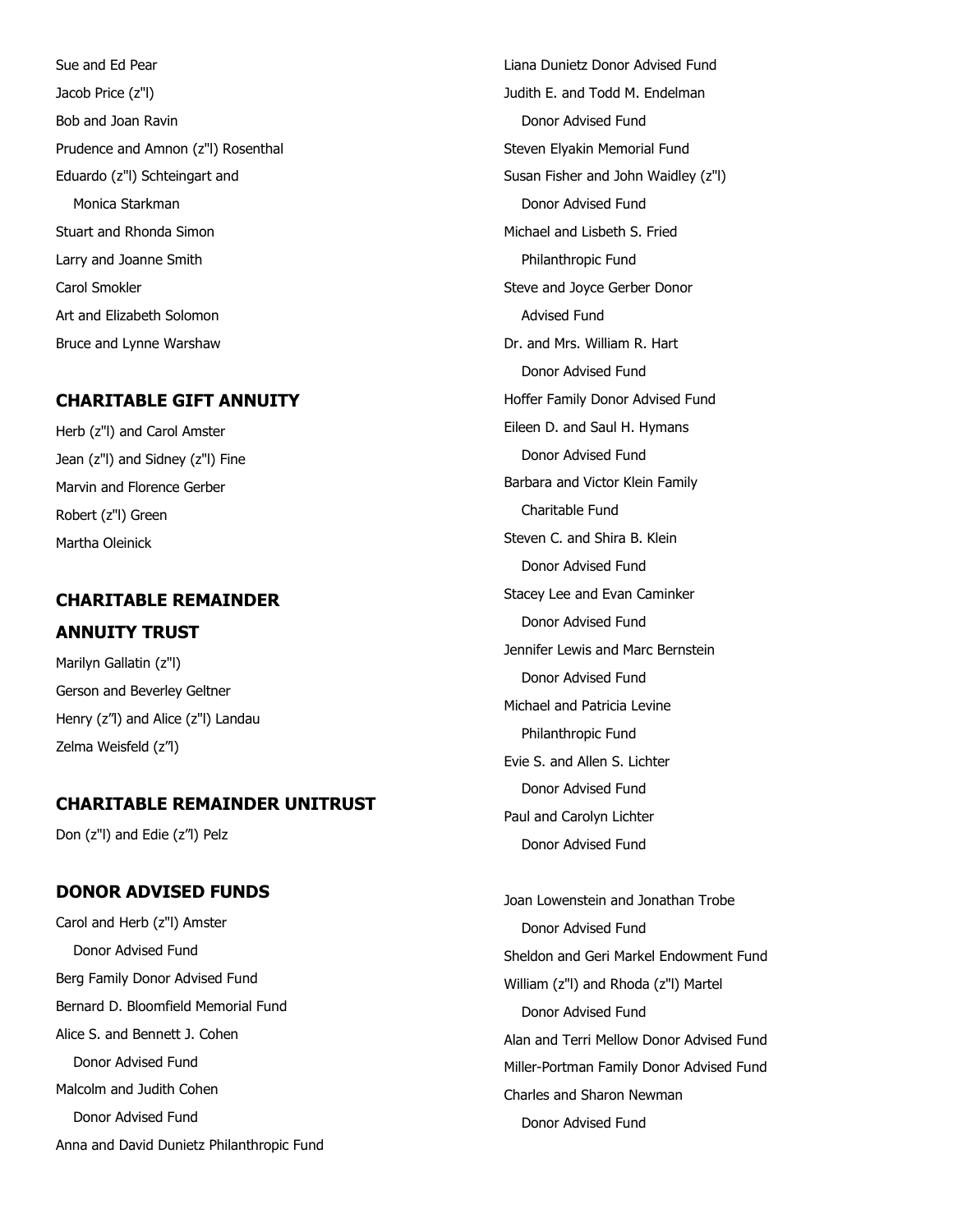Amnon (z"l) and Prudence Rosenthal Donor Advised Fund Arthur and Mary Schuman Donor Advised Fund Marvin and Harriet Selin Donor Advised Fund Bruce and Lisa Shapiro Donor Advised Fund Sims Family Donor Advised Fund Ed Stein and Pat McCune Family Donor Advised Fund Anita and Monroe Rackow Donor Advised Fund Martin and Alice Warshaw Donor Advised Fund Irwin Weingarten and Lynn Gessner Donor Advised Fund Thomas F. Wieder Donor Advised Fund

## **B'NAI TZEDEK DONOR ADVISED FUNDS**

Hana Berkooz B'nai Tzedek Donor Advised Fund Samantha Brandt B'nai Tzedek Donor Advised Fund Eliyah Burg B'Nai Tzedek Donor Advised Fund Madeleine Caughey B'nai Tzedek Donor Advised Fund Zachary Colton B'nai Tzedek Donor Advised Fund Shira Hammerslough B'nai Tzedek Donor Advised Fund Katia Kassof B'nai Tzedek Donor Advised Fund Tania Nemeth B'nai Tzedek Donor Advised Fund Yael Silver B'nai Tzedek Donor Advised Fund Seth Stancroff B'nai Tzedek Donor Advised Fund

Gabe Warschauskey B'nai Tzedek Donor Advised Fund

### **INSURANCE POLICIES**

Anonymous Gifts Bernie (z"l) and Enid Galler David and Phyllis Herzig Stacey Lee Carolyn Lichter Joan Lowenstein Betsy Y. Mark and H. Edward Pirtle Carol Smokler

# **PARTNER ORGANIZATION ENDOWMENTS**

#### **Beth Israel Congregation**

Beth Israel General Endowment Fund Endowment Fund II for Beth Israel Congregation Morris and Marilyn Friedman Jewish Camp Fund Alfred (z"l) and Alice Rosenberg Lecture Fund

### **Early Childhood Center**

Claire and Isadore Bernstein Infant-Toddler Playground Fund Evelyn Moreida Krislov Staff Development Fund, Early Childhood Center Herman Zerweck ECC Fund

#### **Hebrew Day School**

Ted Adler Memorial Fund for Student Technology at Hebrew Day School Gwen Budow Memorial Scholarship Fund Miriam Ruth Epstein HDS Scholarship Fund Samuel and Jean Frankel Endowment Fund Gloria and Joseph Gurt Music Enrichment Fund